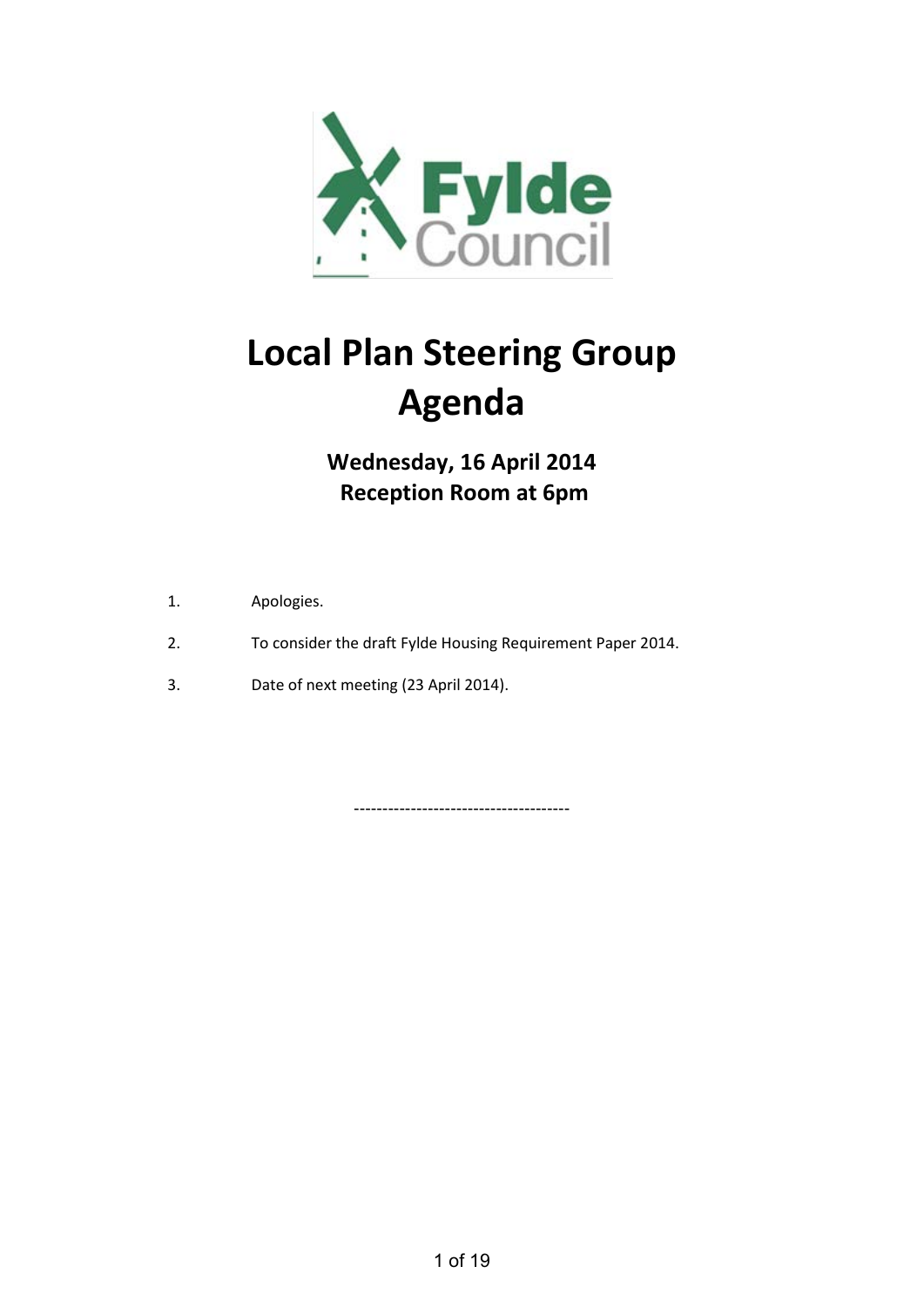# **Draft Paper for Discussion at Local Plan Steering Group 16<sup>th</sup> April 2014**

**Fylde Housing Requirement Paper 2014** (date of agreement of figure to be inserted in final version).

# **1 Introduction**

- 1.1 Fylde, Blackpool and Wyre Councils have jointly commissioned Turley Associates to produce a Fylde Coast Strategic Housing Market Assessment which will be referred to as the SHMA in this report.
- 1.2 The Council has accepted the findings of the SHMA and they can be viewed on the website at www. ?
- 1.3 The findings of the SHMA which sets out the objectively assessed need, plus national and local policy and evidence, plus local issues will be used to derive an **annual housing requirement figure**. This figure will be used to determine how much deliverable land will be allocated in the Fylde Local Plan to 2030: Part 1 which covers the period from April 2011 – March 2030, this is known as the **planned provision.**
- 1.4 Fylde Council's role is to address the imperative of housing provision as positively as possible.
- 1.5 However, there may be circumstances where the planned provision that can realistically be made is different to the assessed requirement, and if this is what the evidence shows, then a Council may wish to present a different level of provision in the plan, than the assessment of the requirement suggests should be the case. This would be unusual, and if this approach were taken it would have to be based on robust evidence. It would also be rigorously tested at the Examination in Public.

# **Developing a Local Housing Requirement Figure**

1.6 This Housing Requirement Paper will take the findings of the SHMA and relate them to national planning policy which is set out in the Framework & NPPG. It will also describe the Council's aspirations for the borough as expressed through its adopted Corporate Plan and Fylde Local Plan to 2030: Part 1 Preferred Option Visions and Objectives. The Economic Development Strategy and Action Plan 2012 to 2030 sets out economic objectives in detail.

# **Local Issues**

The specific issues that need to be addressed in Fylde include:

- Economic Growth / Enterprise Zone / Levels of Commuting
- Historical Delivery
- The Type and Tenure of Housing Required
- Technical Issues of Supply (Supply of Deliverable Land, Infrastructure and Delivery Rates/ the Relationship between the Supply of land allocated/ with permission and completions.
- **Backlog**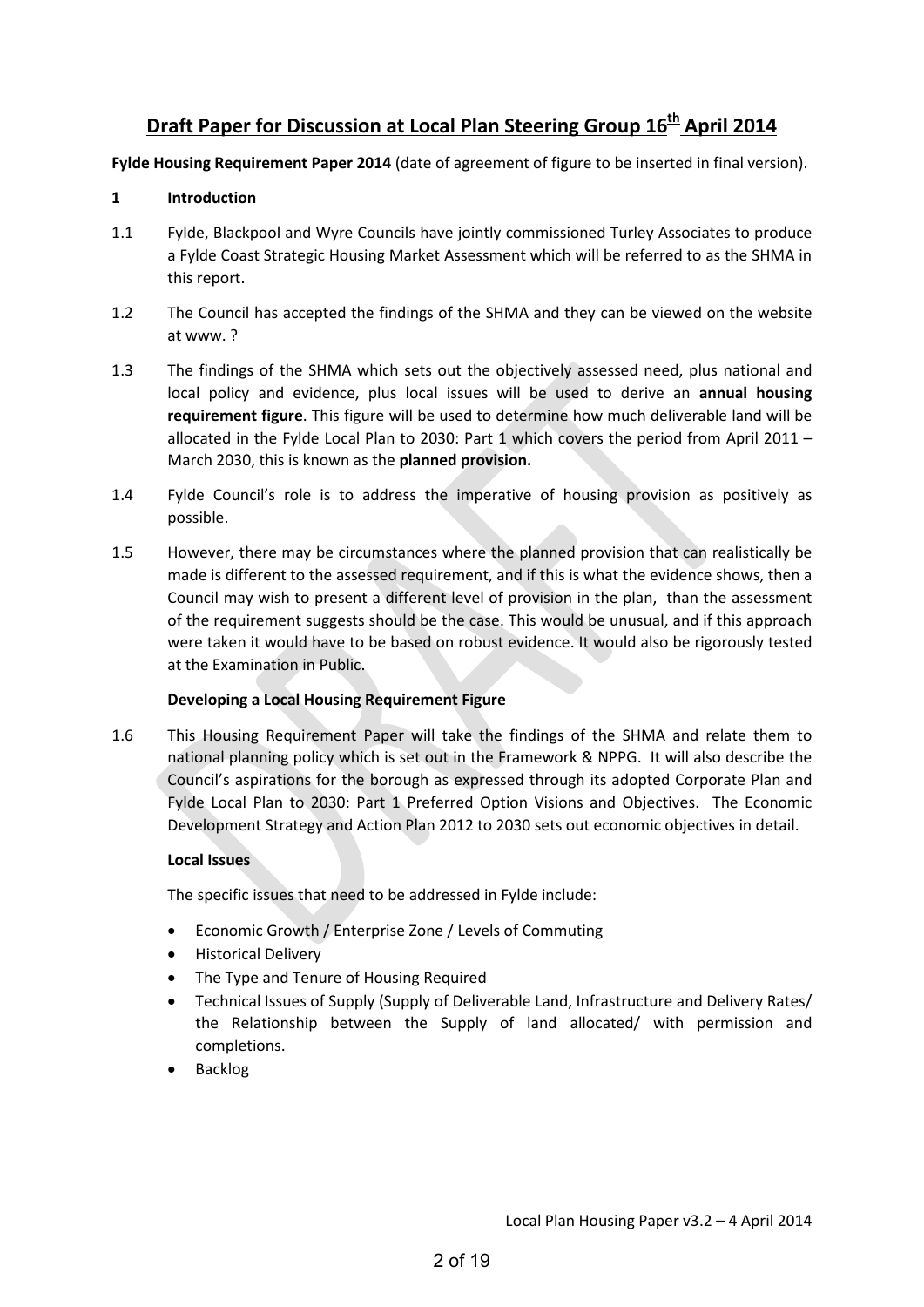#### **2 The Objectively Assessed Need for Fylde from the SHMA**

#### **Introducing the Scenarios**

- 2.1 In all scenario analysis it is important to 'benchmark' any growth alternatives against the latest 'official' population projection. In 2013 the Office for National Statistics (ONS) released an 'interim' 2011-based population projection. These 2011- based projections are not considered to be suitably robust because of their interim status and also the fact that they use assumptions from the 2010-based projections to define fertility, mortality and migration components of change. In April 2013 the DCLG published the Interim 2011 based Sub National Household Projections (SNHP). These use the Interim 2011 SNPP datasets and apply derived headship rates to translate this into projected household growth, there are limitations of this approach which are explored in greater detail in paragraphs 7.32 -7.40 of the SHMA. In terms of a trend benchmark, therefore, the analysis in the SHMA uses the 2010-based sub-national population projection (SNPP-2010) from the ONS rather than the 2011 Interim SNPP data. This is considered a more robust approach because it has been developed using historical evidence from the period 2006-10 and incorporates long term assumptions on fertility, mortality and international migration that were defined in the 2010-based national projection for England.
- 2.2 The SHMA also considers household projections and as with the population projections the rates are based on trend analysis and therefore assume that what has happened previously will continue into the future. This poses a challenge in terms of projecting forward. Evidently the period to 2008 represented a comparatively buoyant period in the housing market with derived rates, therefore, not taking account of the unprecedented economic conditions that have prevailed since 2008. Equally, the fact that these are unprecedented conditions also means that taking a 2011 base point has the inherent weakness of projecting forward the current economic conditions/position over a long period which includes suppression of household formation rates because of the economic recession.
- 2.3 Given the interim status of the 2011 subnational household projection (SNHP) and the recognition that both this and the 2008 SHNP dataset are heavily impacted on by the market conditions of the historical period from which they are derived, headship assumptions are used from both datasets to provide a spectrum of associated household growth attributed to the different population projections and resultant scenarios in the SHMA (Chapter 7).
- 2.4 It is important to note that the Household Projections are 'policy off' trend-based projections. This is set out in the statistical release accompanying the Projections, which states:

 "The assumptions underlying national household and population projections are demographic trend based. They are not forecasts as they do not attempt to predict the impact that future government policies, changing economic circumstances or other factors might have on demographic behaviour. They provide the household levels and structures that would result if the assumptions based on previous demographic trends in the population and rates of household formation were to be realised in practice."

2.5 The Household Projections use trend-based information to project forward, generally from the previous 5 years. Any anomalies that have occurred during this period are therefore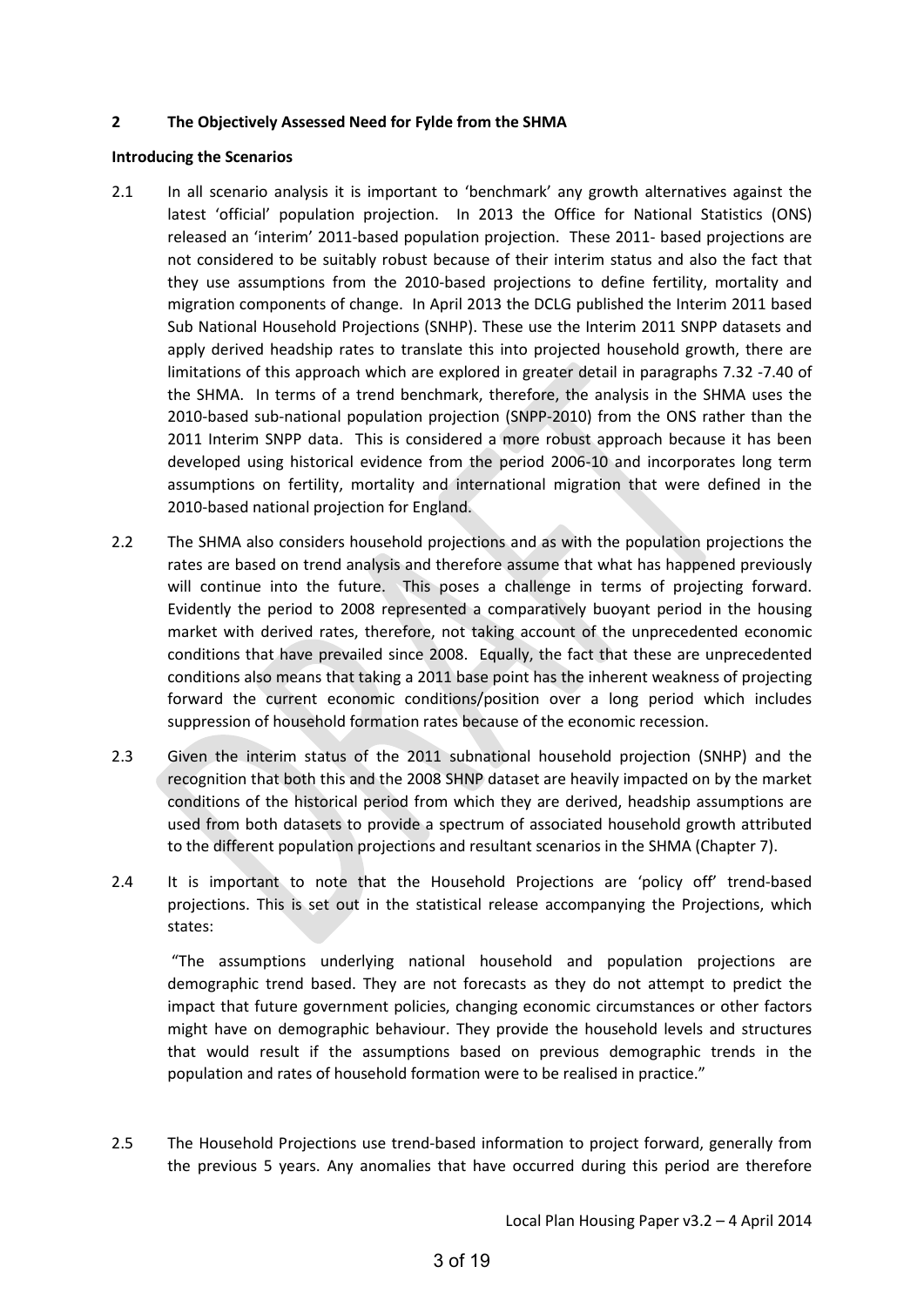projected forward. The NPPF makes it clear at paragraphs 50 and 159 that the population and household projections are also not the only factors that should be considered in setting a housing target.

- 2.6 The approach taken within the SHMA is structured to align with the NPPG whilst also retaining reference to the existing 2007 Guidance. The SHMA adopts a scenario driven approach which considers the impacts of different input assumptions relating to demographic and economic factors.
- 2.7 There were four 'migration-led' scenario alternatives as follows:

**Natural Change** – in-migration, out migration, immigration and emigration are each set to zero. Only births and deaths contribute to population change. This scenario is a hypothetical scenario and presented for illustrative purposes only;

**Migration-led 5 years** – internal and international migration assumptions are based on the last five years of historical evidence (2006-07 to 2010-11);

**Migration-led 10 years** – internal and international migration assumptions are based on the last ten years of historical evidence (2001-02 to 2010-11); and

**Re- based SNPP 2010** – uses the 2010-based sub national population projection from the ONS rather than the 2011 Interim SNPP data which has limitations (para 7.32 – 7.40 of the SHMA) as set out above.

2.8 Fylde has seen a steady level of population growth between 2001/02 and 2011/12. Natural change represents a 'drag' effect with deaths exceeding births by around 400 persons each year. Net in-migration has been consistently positive over the full period with annual variations on average showing slightly higher levels over the first half of the decade.

# **Jobs-led Scenarios**

- 2.9 The impact of anticipated growth in employment can also be evaluated using a 'jobs or employment led' formulation of the model, which uses in- and out-migration to balance the relationship between the size of the labour force and the number of new jobs anticipated. This aligns with the methodology proposed through the NPPG. The jobs led scenarios are constrained using labour market forecast data produced by Experian and the Oxford Economics dataset sourced from the LEP – a full description of the forecasts is included in section 5 of the SHMA.
- 2.10 There were three jobs-led scenarios as follows:

**Employment-led (Experian)** – population growth is constrained to an average jobs growth trajectory taken from the Experian forecast;

**Employment-led (Oxford Economics)** – population growth is constrained to an average jobs growth trajectory taken from the Oxford Economics forecast; and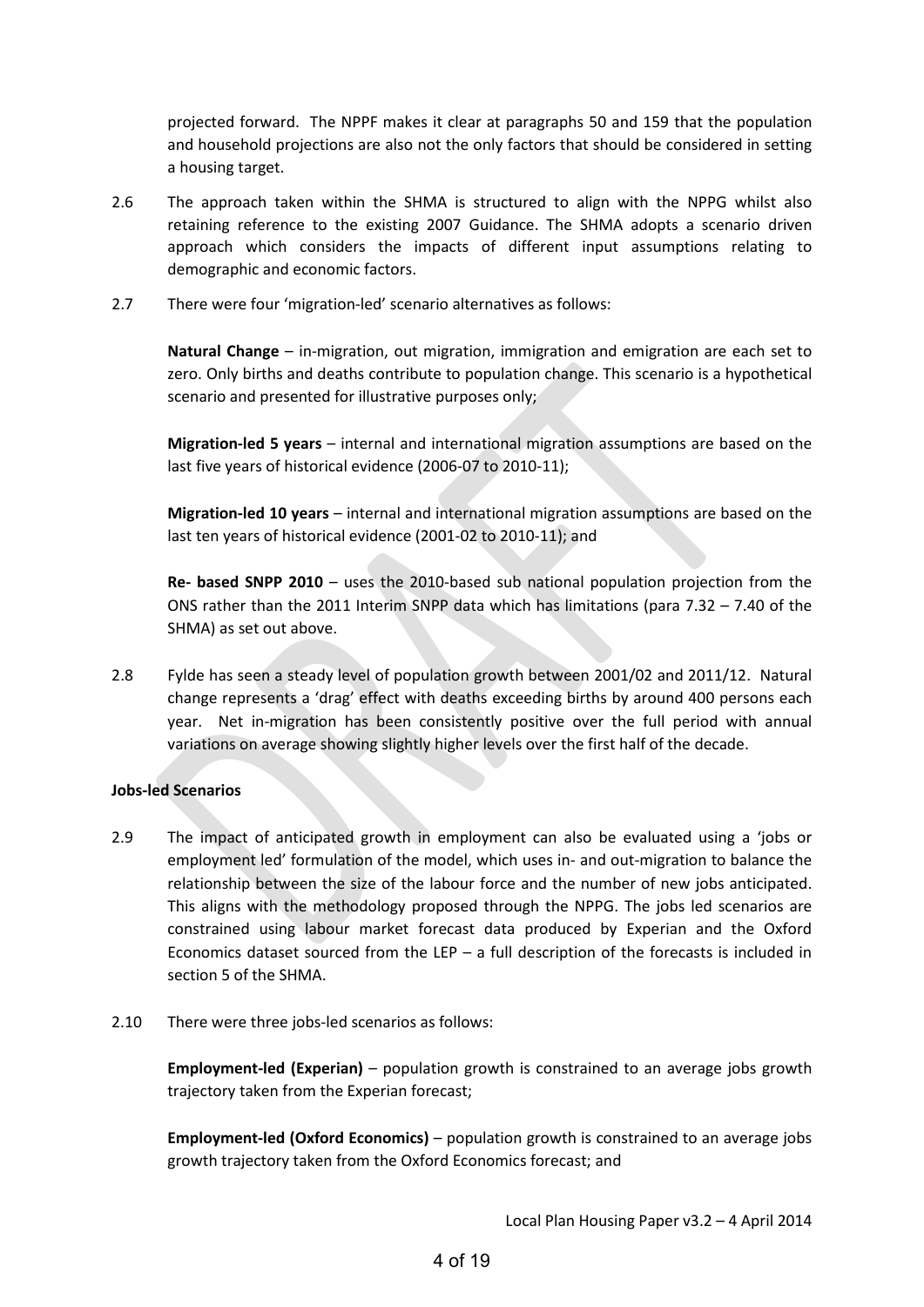**Employment-led (Aecom)** – potential economic growth within the AECOM 2012 Employment Land Review 'policy-on' scenario which forecast an increase of approximately 2,600 jobs during the study period. In modelling the potential impact of jobs growth upon demographic change three key parameters are used: economic activity rates by age and sex, the unemployment rate and the commuting rate. It should be noted that this particular scenario was not taken forward as the basis for the provision of employment land in the Employment Study.

- 2.11 The potential average jobs growth trajectories from the three models are:
	- Experian +52 jobs per year
	- Oxford Economic +148 per year
	- Aecom +111 per year
- 2.12 If there is an 'imbalance' between the 'target' number of new jobs and the resident population, then migration will usually redress the imbalance i.e. working age people will move into the area to take up the jobs. A higher level of net out-migration will occur if the population is too high relative to job targets.
- 2.13 For Fylde if the economy is to grow, there will need to be in migration of working age people to replace the large numbers of people who are going to retire in the period to 2030. New housing will be needed to accommodate these people.
- 2.14 The above forecasting could be further refined by considering the average annual employment change that could be brought about from the development of the allocation of employment land included in the Preferred Options of the Local Plan. The methodology used in model ELS 1 of the Employment Land Study only considered the historic take-up of employment land and did not therefore consider the employment consequences of allocating an amount of employment land. It is possible to convert the gross employment land allocation of 34ha for Fylde Borough into an average annual employment change consistent with all of the models presented above. The average annual change in employment as a result of the allocation of 34ha of employment land is 155 jobs per annum.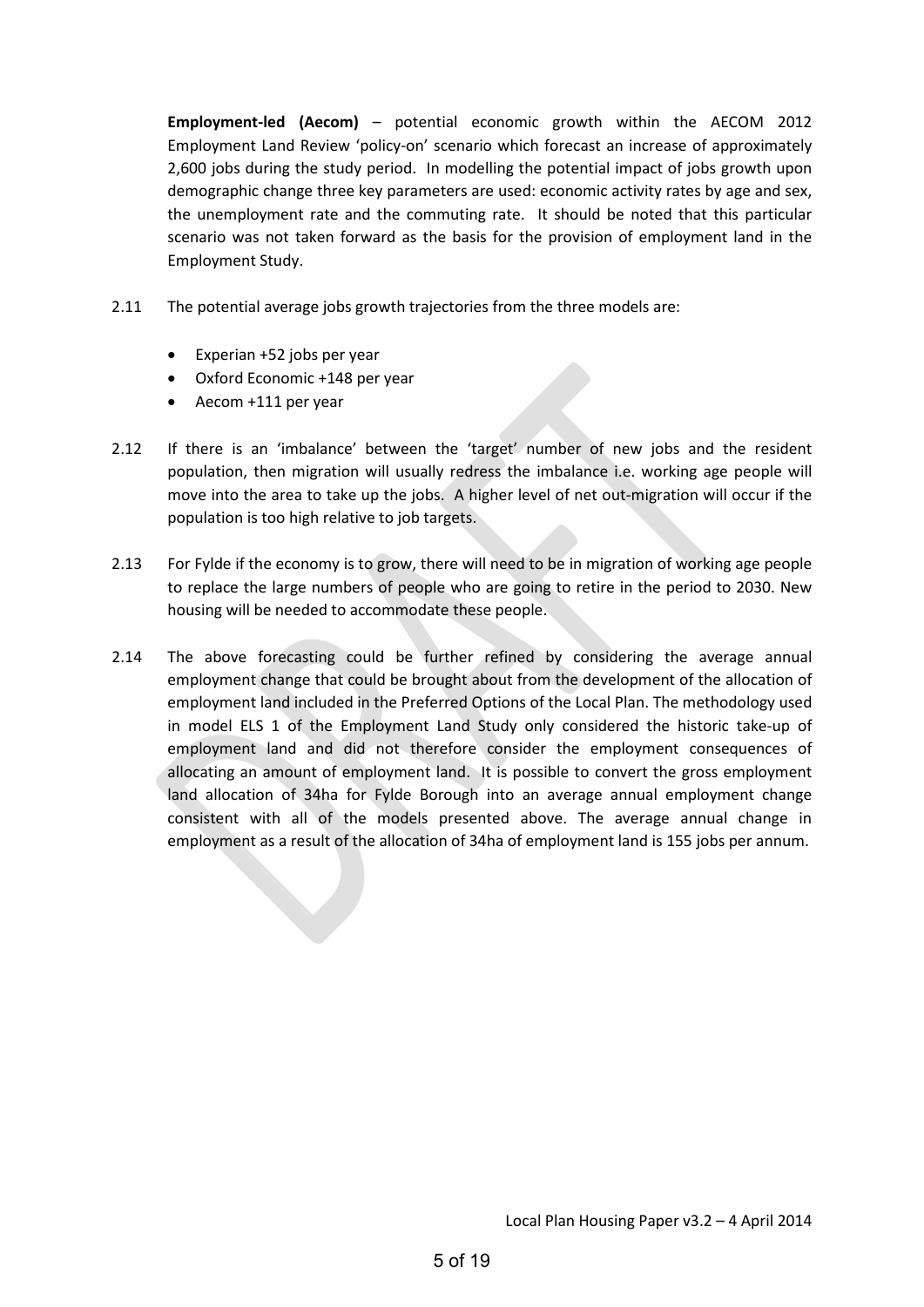

## **Figure 1 Fylde summary of scenarios – average dwelling requirement (from SHMA)**

*Source: Edge Analytics, 2013. Employment-led scenarios in red, demographic scenarios in green* 

| <b>Scenario</b>                        | <b>Meeting</b><br><b>Population</b><br><b>Requirements</b> | <b>Enabling</b><br><b>Growth in</b><br><b>Total</b><br><b>Employment</b> | <b>Increasing</b><br>the<br><b>Affordable</b><br><b>Housing</b><br><b>Stock</b> | <b>Dwellings</b><br>/Annum<br>$2011 -$<br>2031 |  |
|----------------------------------------|------------------------------------------------------------|--------------------------------------------------------------------------|---------------------------------------------------------------------------------|------------------------------------------------|--|
| Employment-led (Oxford<br>Economics)   |                                                            |                                                                          |                                                                                 | 436                                            |  |
| Employment-led (AECOM<br>Policy-on)    |                                                            |                                                                          |                                                                                 | 404                                            |  |
| Employment-led (Experian<br>Economics) |                                                            |                                                                          |                                                                                 | 366                                            |  |
| Re-based SNPP 2010                     |                                                            |                                                                          |                                                                                 | 321                                            |  |
| Migration-led (10<br>year)             |                                                            | X                                                                        |                                                                                 | 242                                            |  |
| Migration-led (5<br>year)              |                                                            |                                                                          |                                                                                 | 162                                            |  |
| Natural Change                         |                                                            |                                                                          |                                                                                 | $-64$                                          |  |

# **Figure 1.1 – Fylde Scenario alignment with the assessment criteria**

Source: Turley Associates 2013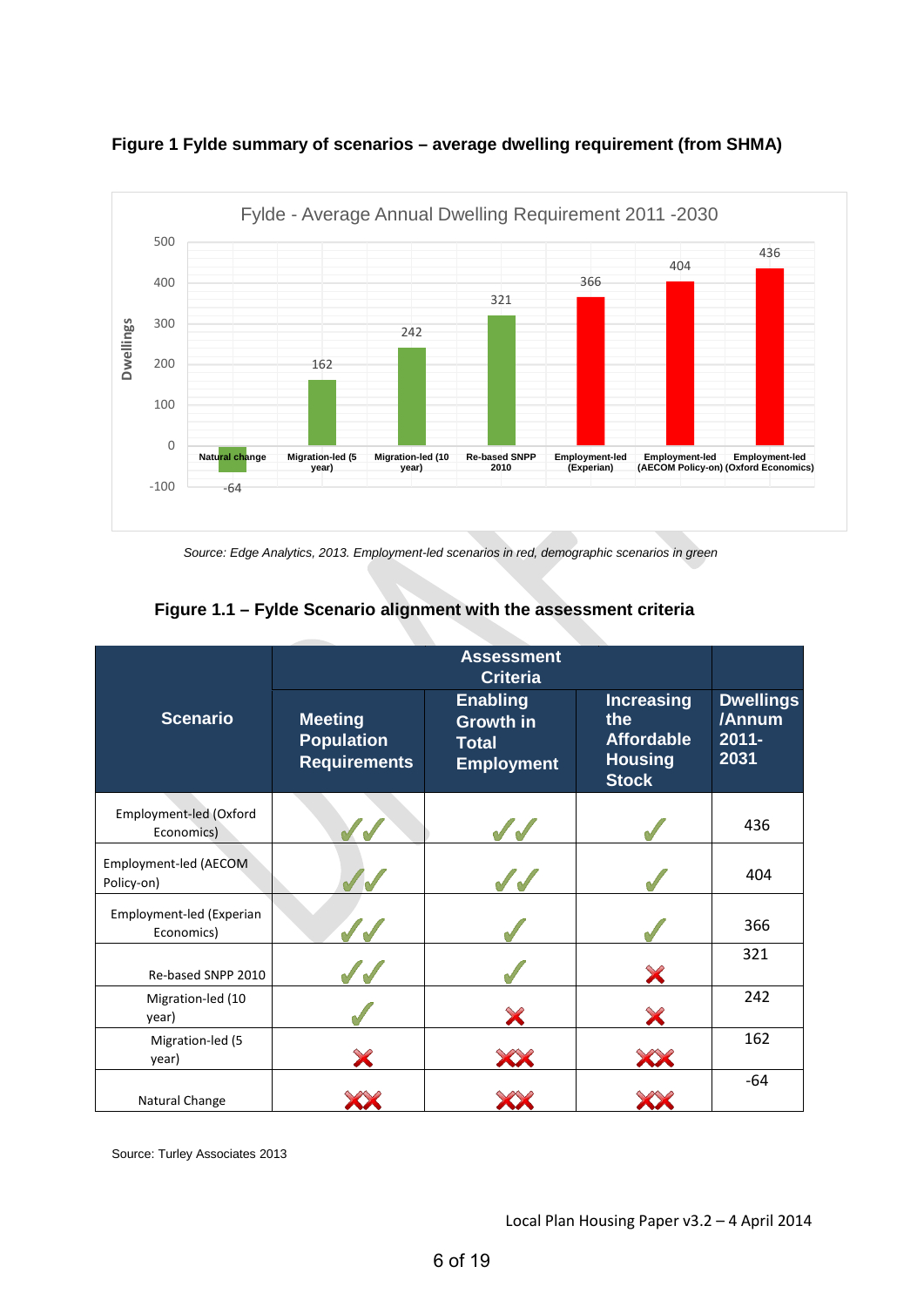#### **Conclusions from SHMA**

- 2.15 The objectively assessed needs for the Authority lie between 300 420 dwelling per annum (dpa) with the upper end of the range representing an employment led scenario. In order for Fylde to deliver the stronger level of growth forecast in the latest Lancashire Economic Partnership (LEP) issued Oxford Economics data set the delivery of around 440 dwellings per annum would need to be accommodated over the plan period. Growth of this level would accommodate projected population growth pressures and represent a notable increase on average recent historic levels of net migration into the authority.
- 2.16 The migration longer-term projection (10 years) indicates a requirement for a minimum of approximately 240 dpa to match long term demographic trends. The Re- based SNPP 2010 scenario suggests a need for approximately 320 dpa with the 2011 Interim SNHP dataset projecting an increase in households to 2021 which sits within this range at 265 dpa. Most significantly, all of these demographic-led scenarios fall below all of the modelled employment-led scenarios. In conclusion, sustaining historical levels of long -term population change will not enable growth of the economy.
- 2.17 The need for affordable housing is high at 207 dpa, this suggests the need to ensure that the level of provision is uplifted in relation to basic demographic derived demand to ensure the balance between supply and demand does not exacerbate affordability issues.

#### **3. National and Local Guidance and Policy**

#### **The National Planning Policy Framework**

- 3.1 At the heart of the NPPF is a "presumption in favour of sustainable development", which requires local authorities in the development of their Local Plans to adopt a positive approach in order to "seek to meet the development needs of an area" (NPPF, para 14 first bullet).
- 3.2 The Core Planning Principles set out at paragraph 17 include a requirement that planning should:

"Proactively drive and support economic development to deliver the homes, business and industrial units, infrastructure and thriving local places that the country needs. Every effort should be made to objectively identify and then meet the housing, business and other development needs of an area, and respond positively to wider opportunities for growth. Plans should take account of market signals, such as land prices and housing affordability, and set out a clear strategy for allocating sufficient land which is suitable for development in their area, taking account of the needs of the residential and business communities." (CLG, 2012, para  $17.3<sup>rd</sup>$  bullet).

3.3 With regard to housing, the Framework states (Paragraph 47) that in order to boost the supply of housing, local planning authorities should:

"Use their evidence base to ensure that their Local Plan meets the full, objectively assessed needs for market and affordable housing in the housing market area, as far as is consistent with the policies set out in this Framework". (CLG, 2012, para 47 bullet point 1).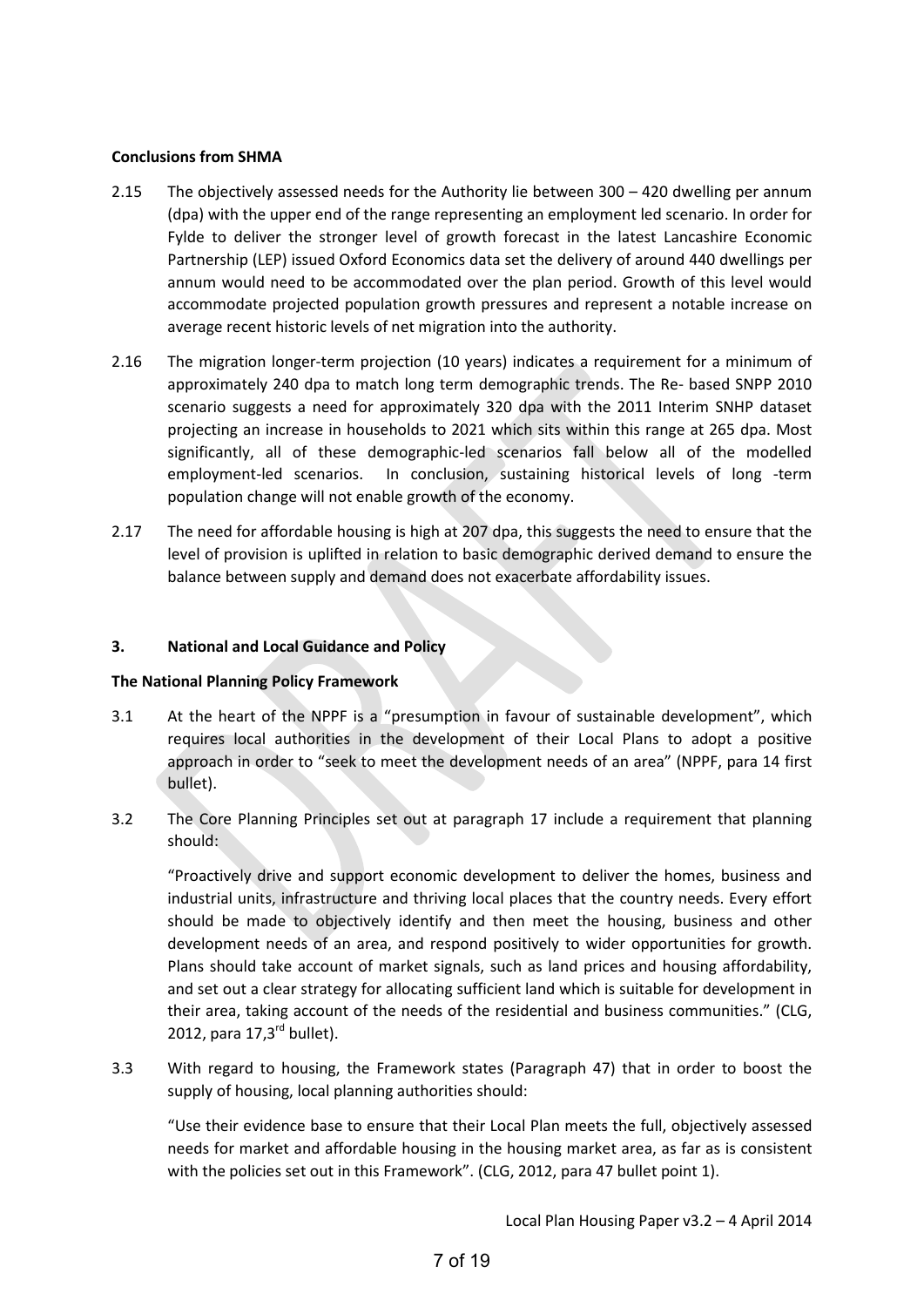Each local planning authority should ensure that the Local Plan is based on adequate, up-to –date and relevant evidence about the economic, social and environmental characteristics and prospects of the area. Local planning authorities **should ensure that their assessment of and strategies for housing, employment and other uses are integrated,** and that they take full account of relevant market and economic signals." (CLG, 2012, para 158).

3.4 Finally further guidance in establishing the objectively assessed need is set within paragraph 159 of the NPPF.

"Local Planning Authorities should have a clear understanding of housing needs in their area. They should:

- Prepare a Strategic Housing Market Assessment to assess their full housing needs, working with neighbouring authorities where housing market areas cross administrative boundaries. The Strategic Housing Market Assessment should identify the scale and mix of housing and the range of tenures that the local population is likely to need over the plan period which:
- Meets household and population projections, taking account of migration and demographic change;
- Addresses the need for all types of housing, including affordable housing and the needs of different groups…; and
- Caters for housing demand and the scale of housing supply necessary to meet this demand." (CLG, 2012, para 159

#### **Fylde Council's Adopted Corporate Plan**

- 3.5 The Council has a Corporate Plan 2013 -2016 which contains four main priorities:
	- To promote the Enhancement of the Natural and Built Environment
	- To Encourage Cohesive Communities
	- To Promote a Thriving Economy
	- To Meet Expectations of Our Customers
- 3.6 There are also short term actions, medium term targets and long term outcomes which relate to the economy and housing.

#### **Short Term**

• Ensure that support for job creation in the local community is a priority for the Council and its partners.

#### **Medium Term**

• To deliver 200 affordable housing units between April 2013 and March 2016.

#### **Long Term Outcomes**

- A Local Plan that's sets out a clear vision for the natural and built environment to 2030.
- Access to good quality housing, prevention of homelessness and a reduction in empty residential properties.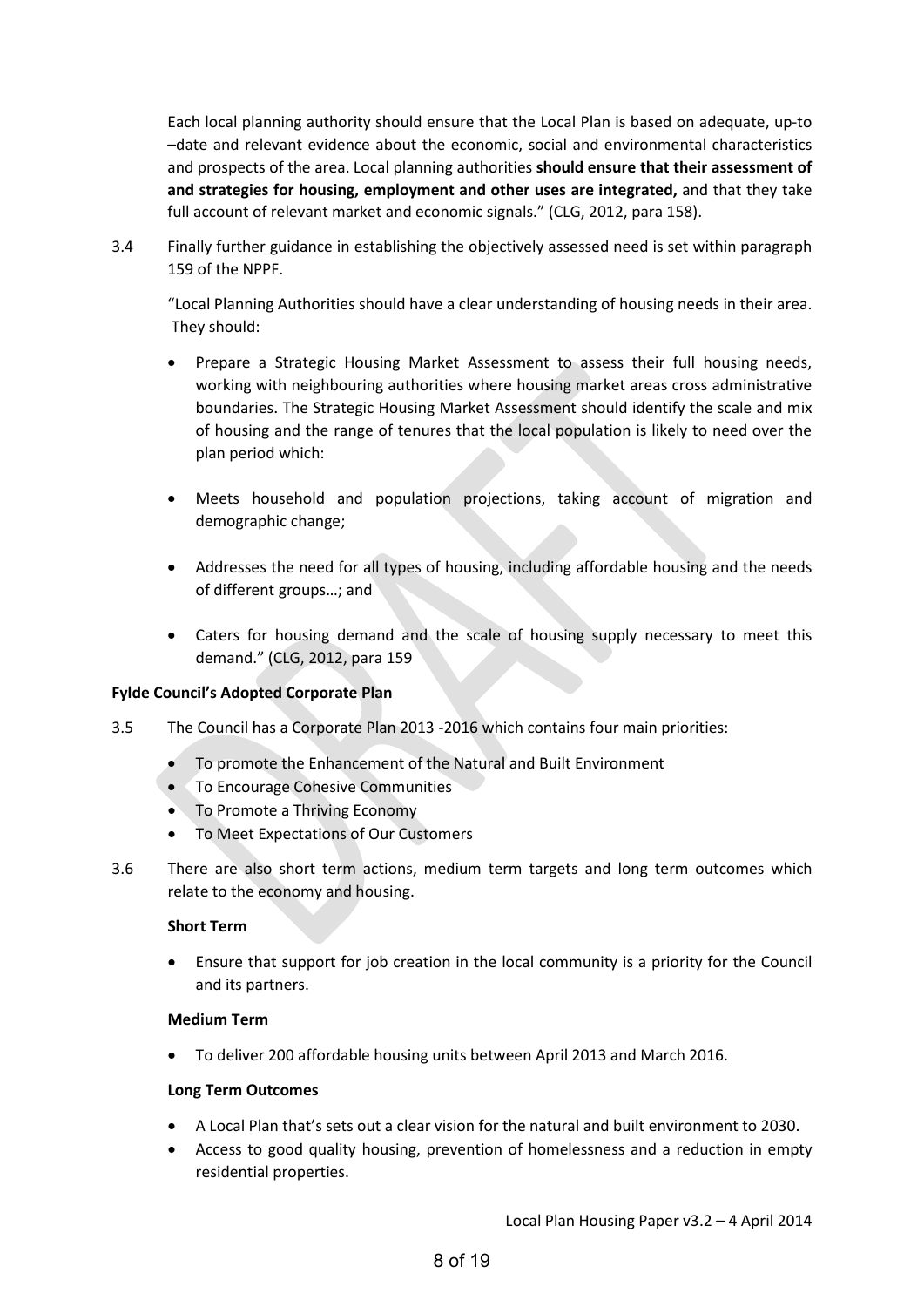• Vibrant urban and rural communities that offer diverse employment opportunities.

The Council's Corporate Plan can be viewed at: www.fylde.gov.uk/assets/files/4741/Corporate-Plan-2013-16.pdf

#### **National and Local Economic Policy**

- 3.7 In deciding upon an objectively assessed housing requirement, the NPPF sets out that amongst other things, up-to date and relevant evidence about the economic characteristics and prospects of the area should be taken into account. In considering the economic circumstances and in particular the prospects, there are a number of national, regional and local economic strategies which should be taken account of. At the national level are the NPPF and the Plan for Growth (March 2011), both of which could be summarised as seeking to achieve economic growth broadly across the UK. More specifically a number of Government programmes and policies are seeking to grow the economy of Fylde. More prominent locally, are the establishment of Local Enterprise Partnerships, Enterprise Zones and the Regional Growth Fund. Each of these is seeking to achieve varying levels of economic growth and more specifically job growth.
- 3.8 At the more local level is the Lancashire Economic Partnership (LEP) and its ambitions as set out in the Lancashire Growth Plan (2013) and the Lancashire Enterprise Zone proposals. The Lancashire Growth Plan sets out an ambition to increase the number of jobs across Lancashire by 50,000 and increase the Gross Value Added (GVA) by £3bn over the next 10 years. A key component within that is the Lancashire Enterprise Zone, one half of which is located within the Borough of Fylde at Warton. The Lancashire Enterprise Zone proposals are seeking to create up to 6,000 high-value high-skilled jobs with a further 5,000 to 7,000 resulting jobs in the wider supply chain.
- 3.9 At the very local level the Council has set out its economic ambitions, in accordance with regional and national policies, in the Fylde Borough Economic Development Strategy and Action Plan 2012-2030. The central tenet of which is providing economic growth, wealth creation and employment opportunities for a growing population.

#### **4 Fylde Council Emerging Policy**

#### **Fylde Local Plan to 2030: Part 1 Preferred Options**

- 4.1 The Vision and Objectives of the Local Plan have been refined through three rounds of public consultation.
- 4.2 The Local Plan Vision is a positive statement of how the Council would like Fylde to be in 2030, at the end of the Local Plan period. With respect to Housing and the Economy it states:

Fylde will have continued to develop as a dynamic and prosperous community through boosting the delivery of sustainable homes and employment growth, supported by the necessary facilities, services, infrastructure and access to modern telecommunications. New homes of an appropriate type and mix to address affordability, an ageing population and family needs will be located in suitable locations.

The Local Plan has five main objectives: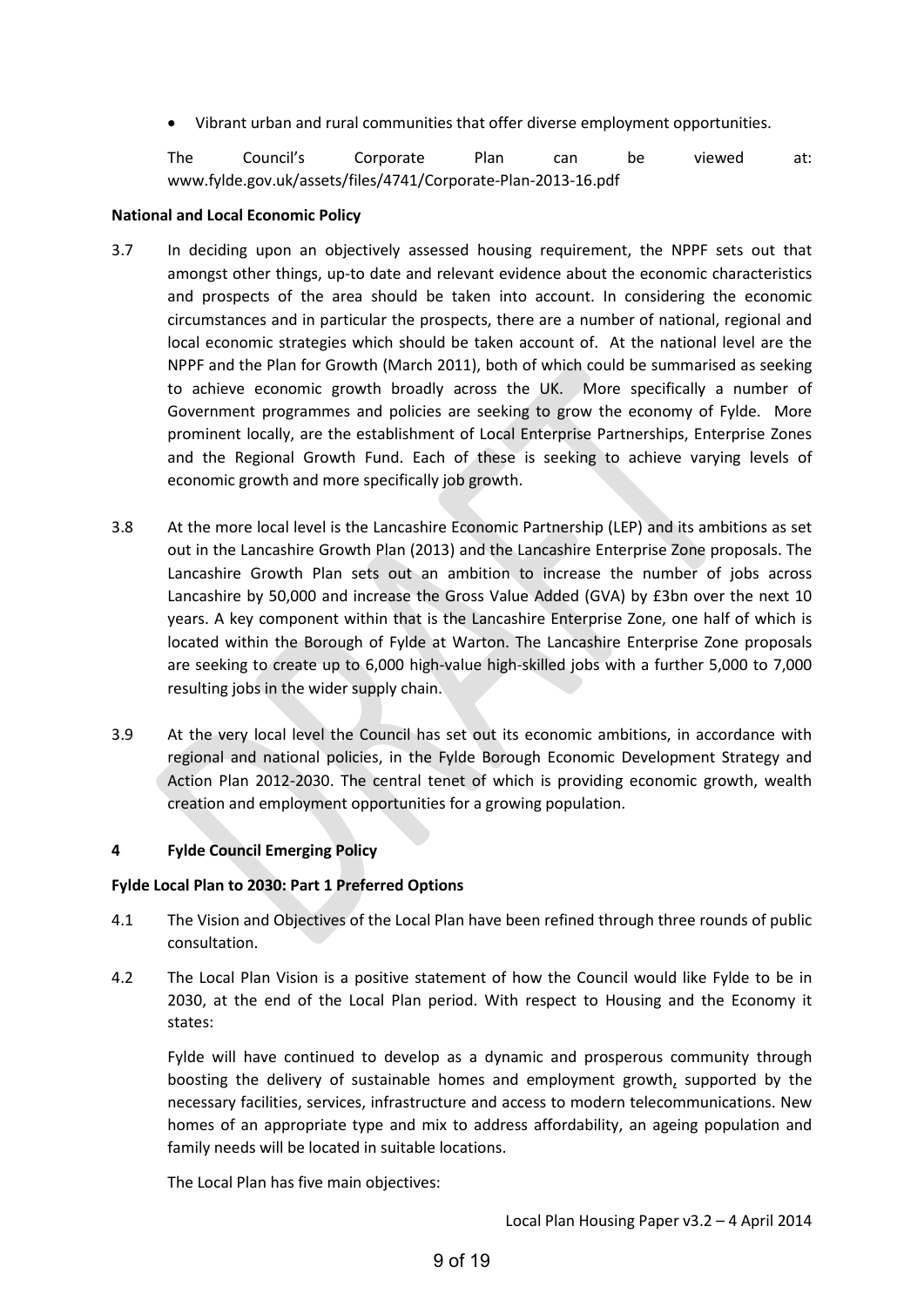- $\triangleright$  To Create Sustainable Communities
- $\triangleright$  To Improve the Environment
- $\triangleright$  To Make Services Accessible
- $\triangleright$  To Diversify and Grow the Local Economy
- $\triangleright$  To Develop Socially Cohesive, Diverse and Healthy Communities

There are also relevant sub-objectives:

- Improve access for all to well designed, good quality, affordable and resource efficient homes across the Borough;
- Bring forward a flexible and responsive supply of housing land and buildings in sustainable locations to meet housing requirements.
- Diversifying the Borough's economic base in order to reduce reliance on a small number of large employers.
- Developing a distinctive image of the borough as a business location, based on existing assets such as BAE Systems, Whitehills and Blackpool International Airport, and developing a vibrant cultural and creative community that will drive economic growth, attract inward investment, develop skills and innovation, create and sustain jobs and support regeneration.

#### **5 Local Issues**

#### **Growing the Local Economy**

5.1 As set out previously national and local policy is aimed at growing the local economy.

#### **The Enterprise Zone**

- 5.2 Land at BAE Systems which is a designated Enterprise Zone, will be a focus for economic growth and job creation in the Fylde. The redevelopment of part of this site as a key location for advanced engineering and manufacturing businesses will see the creation of significant employment opportunities.
- 5.3 The objective of the Lancashire Enterprise Zone is to stimulate advanced manufacturing and engineering, thereby becoming a national focal point for the sector. It is hoped that the zone will create high value jobs in the long term capitalizing on new and emerging opportunities in the advanced manufacturing sector. The development of the local supply chain will be a key objective.
- 5.4 It will be important to monitor progress with EZ/job creation and housing provision throughout the plan period and revise the plan as necessary.

#### **Levels of In Commuting**

- 5.5 In addressing commuting, it should be noted that the currently available information sources are not consistent. This is partly as a result of some of this information being based upon 2001 Census data. Revised commuting figures based upon the 2011 Census will not be available until 2015.
- 5.6 Fylde is a net importer of labour with a commuting ratio of 0.8 (i.e. more jobs than workers) and Wyre by contrast is a notable net exporter of labour with a commuting ratio of 1.31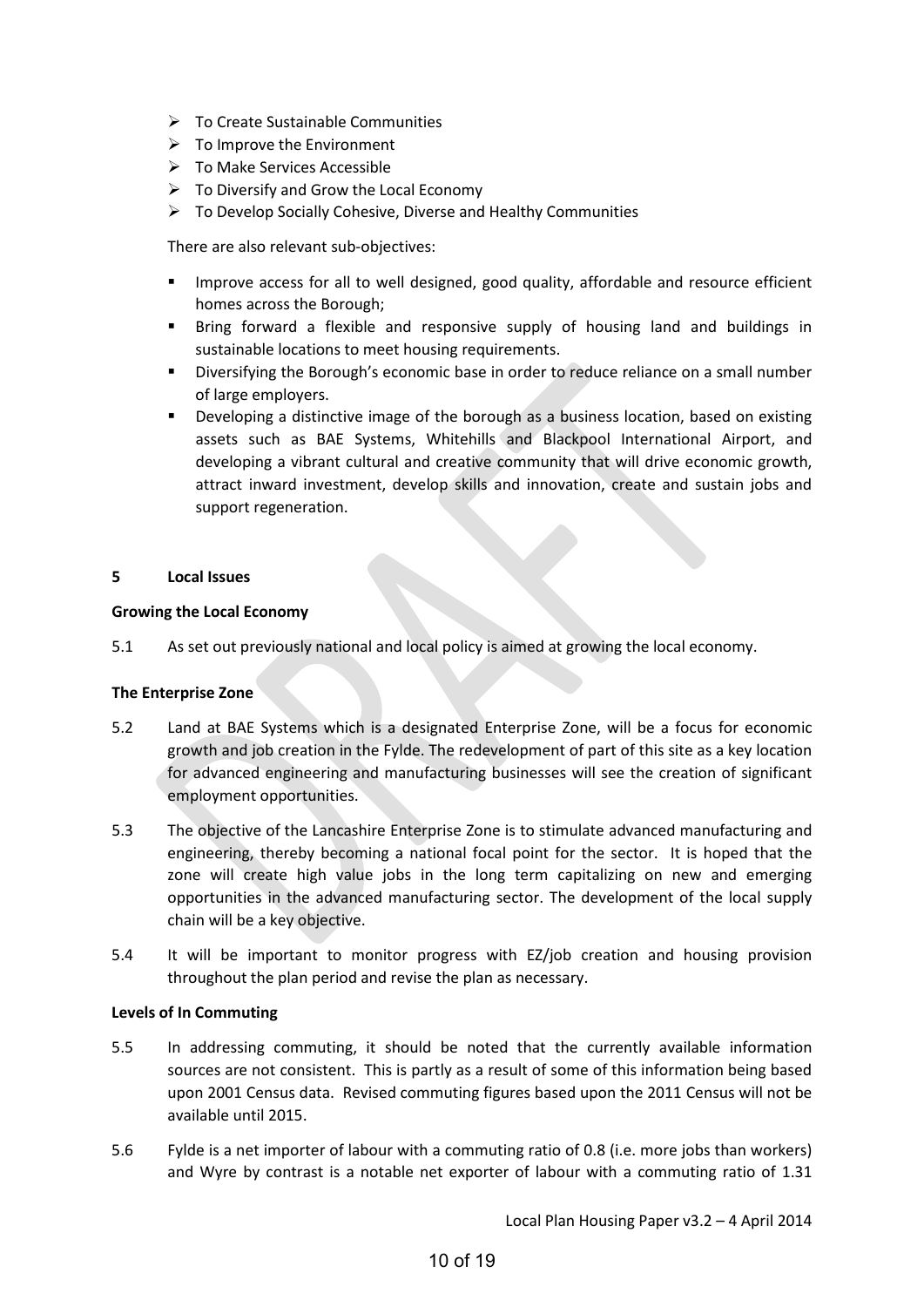(more workers than jobs). Blackpool has a balanced ratio of jobs and a working labour force. Across the Fylde Coast area this suggests a comparative balance, although the actual net flows of commuting show there are links with surrounding authorities across a wider economic functional area.

- 5.7 The SHMA considers this in greater detail in Chapter 8 Alternative Projection Scenarios. If it is assumed that Fylde achieves a greater balance regarding the generation of new jobs and the matching of this with a labour force within the Authority, i.e. reducing its reliance on in commuting, then a higher level of housing will be required. By contrast within Wyre the achievement of a greater balance would require less housing to realise the same level of job growth as this would assume the level of out commuting is reduced.
- 5.8 Changes to commuting ratios will be influenced by a range of factors over the plan period e.g. the Enterprise Zone which, given the specialist nature of the commercial sectors that are targeted, may draw its labour pool from a wider economic area. This could result in an increase in the scale of imported labour to Fylde, which would not place additional housing pressure on the Fylde Coast Authorities but could represent a housing market driver that will need to be considered at a more strategic level.

| <b>ALL</b><br><b>SITES</b>     | 91/92 | 92/93       | 93/94 | 94/95 | 95/96 | 96/97 | 97/98 | 98/99          | 99/00 | 00/01 | 25%<br>00/01** |
|--------------------------------|-------|-------------|-------|-------|-------|-------|-------|----------------|-------|-------|----------------|
| Lytham St.<br>Annes            | 122   | 158         | 91    | 77    | 54    | 88    | 100   | 100            | 170   | 202   | 50             |
| Freckleton/<br>Warton          | 14    | 41          | 54    | 25    | 36    | 64    | 49    | 59             | 22    | 7     | $\overline{2}$ |
| Kirkham/<br>Wesham             | 139   | 135         | 64    | 69    | 116   | 45    | 60    | 40             | 1     | 13    | 3              |
| Rural<br>Areas                 | 34    | 168         | 105   | 139   | 37    | 95    | 59    | 58             | 22    | 18    | 5              |
| <b>Borough</b><br><b>Total</b> | 309   | 502         | 314   | 310   | 243   | 292   | 268   | 257            | 215   | 240   | 60             |
| $01/02*$                       | 02/03 | 03/04       | 04/05 | 05/06 | 06/07 | 07/08 | 08/09 | 09/10          | 10/11 | 11/12 | 12/13          |
| 145                            | 276   | 133         | 229   | 90    | 144   | 280   | 235   | 92             | 69    | 28    | 65             |
| $\overline{c}$                 | 8     | $\mathbf 0$ | 7     | 5     | 8     | 3     | 0     | 17             | 1     | 1     | 19             |
| 21                             | 14    | 3           | 13    | 6     | 5     | 81    | 51    | 29             | 31    | 99    | 49             |
| 16                             | 47    | 6           | 36    | 29    | 11    | 30    | 19    | $\overline{7}$ | 14    | 13    | 29             |
| 184                            | 345   | 142         | 285   | 130   | 168   | 394   | 305   | 145            | 115   | 141   | 162            |

#### **Historical Delivery**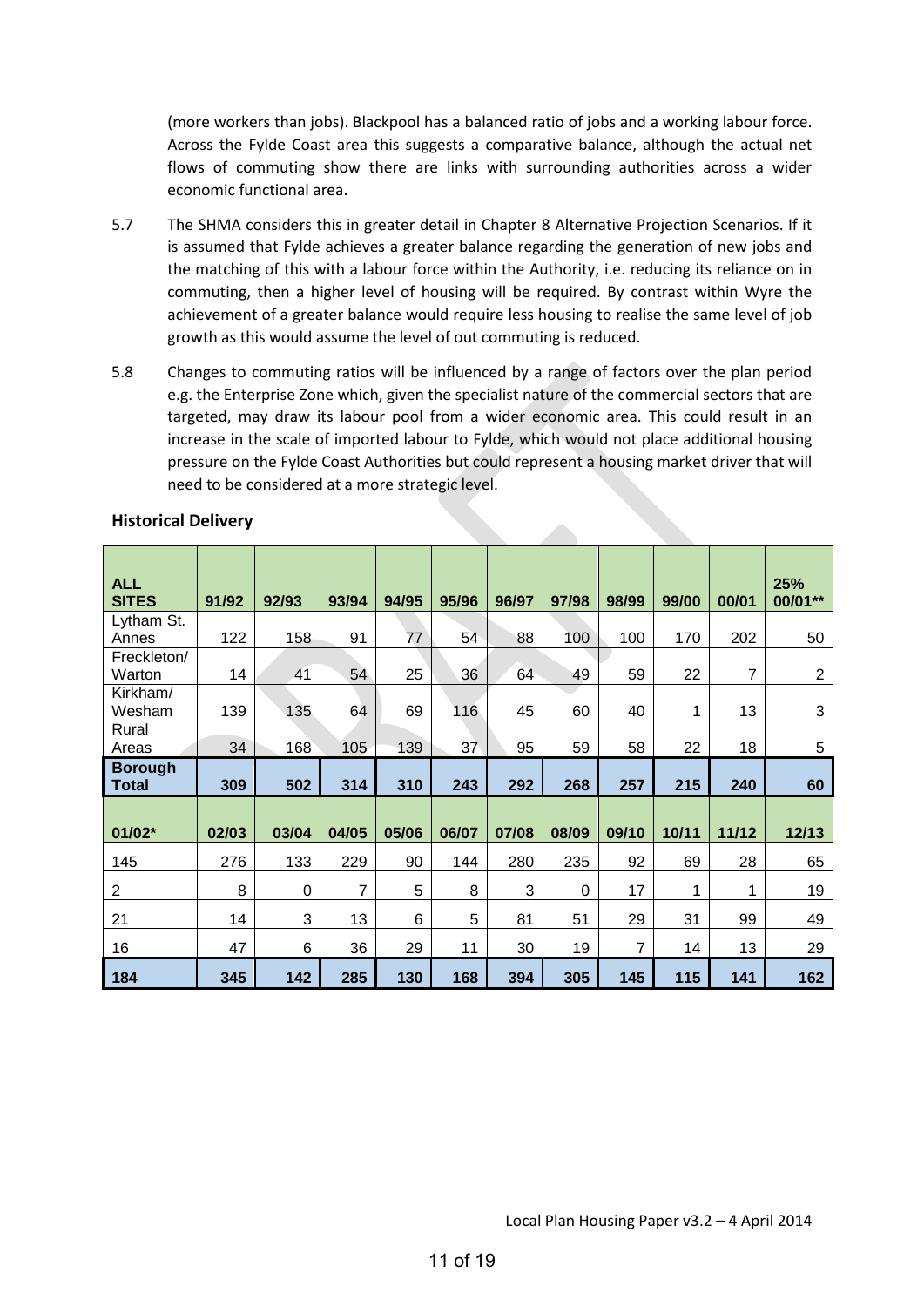

- 5.9 Fylde has on average delivered approx. 250 net dwellings over this 22 year period, however, there is considerable variation in the figures which can be related to the housing moratorium and the impacts of the recession.
- 5.10 Returning to Fylde's objectively assessed need of 300- 420dpa, there are only seven years when Fylde has achieved this range. Completions have started to increase however, if a number at the higher end of the range is selected e.g. 420 it is considered highly unlikely that this amount of housing could be delivered in one year. The capacity of the Housing Industry to deliver will need to be tested and this is addressed later in this paper.

# **6 The Type and Tenure of Housing Required**

**6.1 The Age Profile of the Population** 

**Figure 1.3 2011 Census: Population Estimates for Fylde and England (outlines show 2001)**



Source: 2011Census. 2001 Mid Year Population Estimates. Graphic by ONS Data Visualisation Centre

Local Plan Housing Paper v3.2 – 4 April 2014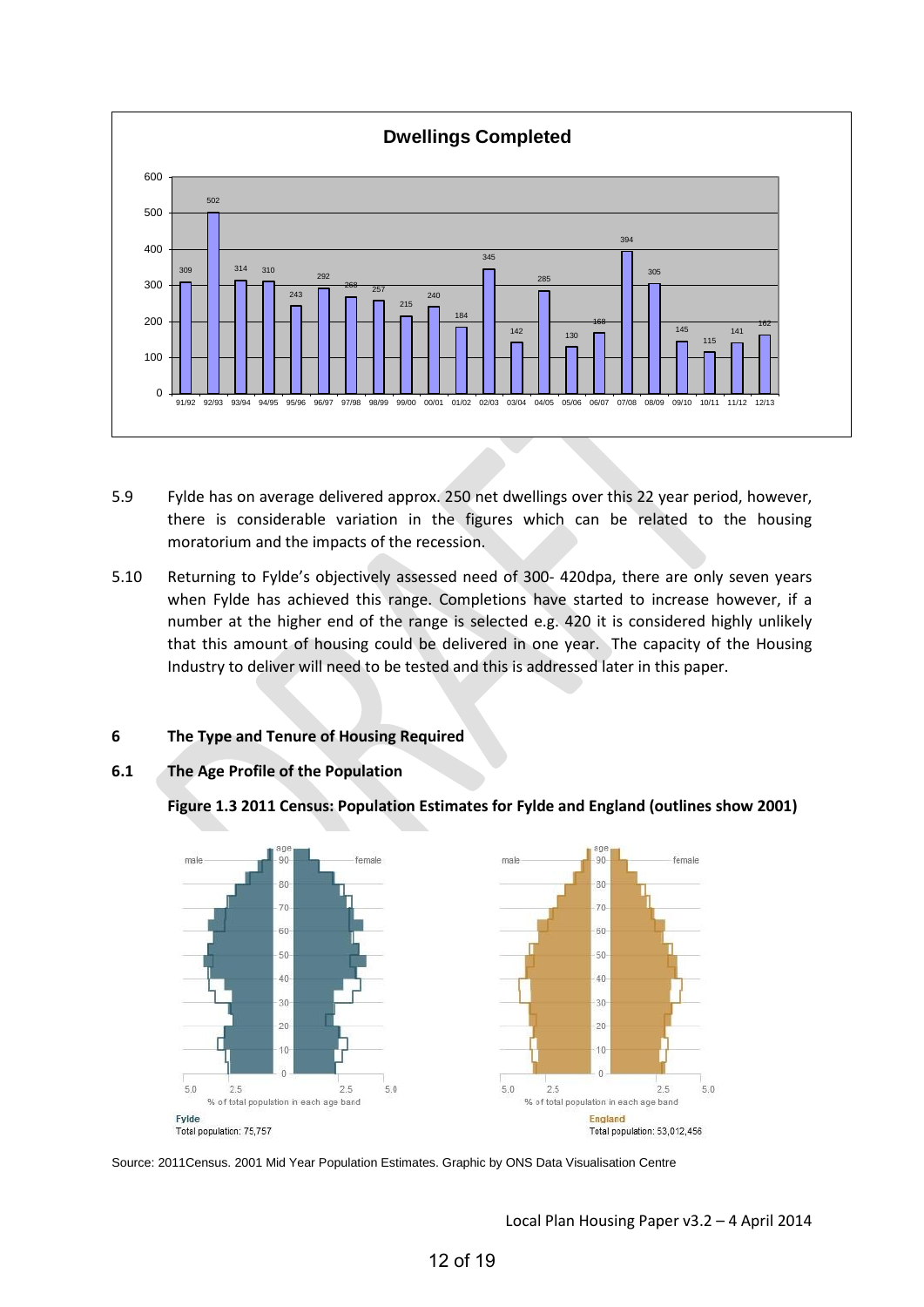- 6.2 Fylde's age profile is very different from the distribution shown for England. In particular there are much lower proportions of people in the  $20 - 40$  year age brackets with correspondingly higher proportions of people in the 40-60 year age brackets. Over the Local Plan period to 2030 these people will retire and the local economy will contract unless younger working age people are able to move into the area for work.
- 6.3 It will be crucial that the rising needs of the increasing population of old people are met by providing more small homes, and homes with level access and adaptations to assist with deteriorating mobility. Also there will need to be more specialist housing with support.
- 64 The range of homes currently available is skewed towards large houses, and smaller flats, with relatively few medium sized homes. In future it will be important to provide more 1,2 and 3 bedroom properties which will meet the needs of both single person elderly households and families.

#### **7. Affordable Housing**

7.1 The NPPF refers to meeting the full need for affordable housing (paragraph 47).

 'The total affordable housing need should then be considered in the context of its likely delivery as a proportion of mixed market and affordable housing developments, given the probable percentage of affordable housing to be delivered by market housing led developments. An increase in the total housing figures included in the local plan should be considered where it could help deliver the required number of affordable homes' (NPPG para 29).

7.2 For most Local Authority areas meeting the full need for affordable housing through the mechanics of the planning system (i.e. relying on the proportion of the overall provision of viable market housing being affordable) is simply impossible in that the assessed need for affordable housing is greater than the overall requirement for housing. In such cases, the expectation is that a concern to make a significant contribution to the need for affordable housing should be part of the decision made on the level of housing provided for (i.e. according to an understanding of the profile of the housing supply and a realistic appreciation of the likely viability under various policy requirements, how much affordable housing would be delivered and how does this relate to the assessed annual need.

#### **The Provision of Affordable Housing in Fylde**

- 7.3 House prices are high in Fylde, relative to the Fylde Coast with properties on average achieving a premium of at least £40,000 over comparable properties elsewhere, and areas of the Borough remain among the least affordable in the Fylde Coast. More affluent elderly people who move into the area and those with existing equity can outcompete first time buyers and young families.
- 7.4 The council has recognised the issue of affordable housing as a corporate priority and has made a number of clear statements of intent in relation to the provision of affordable housing.
- 7.5 The long term vision of the corporate plan is to provide access to good quality housing. This vision is supported by a medium term target to provide 200 affordable homes between April 2013 and March 2015.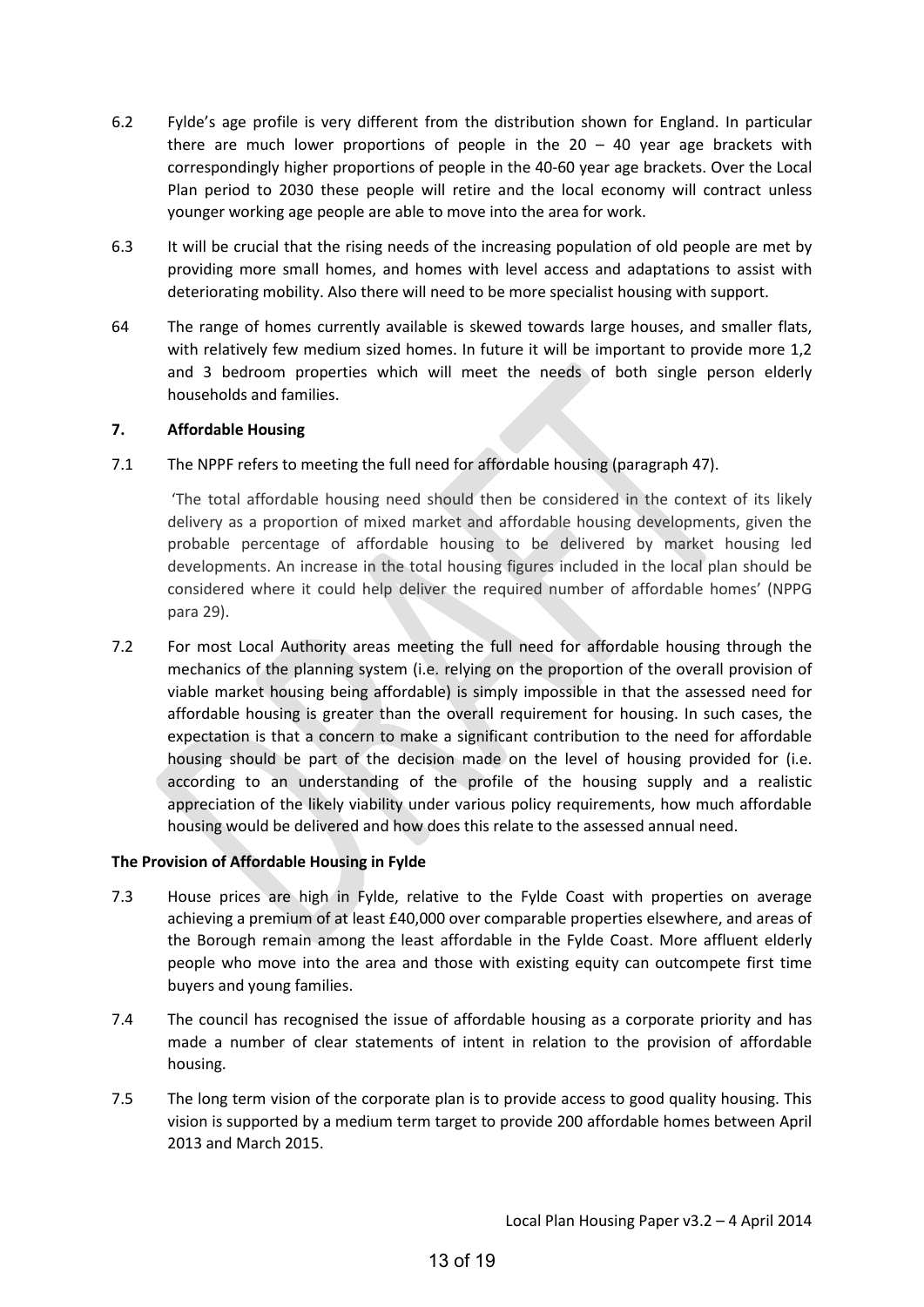7.6 The Vision of the Fylde Local Plan to 2030 Part 1 – Preferred Options includes the following aspiration:

"New homes of an appropriate type and mix to address affordability, an ageing population and family needs will be located in suitable locations. "

- 7.7 The adopted Fylde Coast Housing Strategy recognises the need for additional affordable homes and advocates a holistic and pro-active approach to addressing the problems of affordability. It includes as an action, the maximisation of the delivery of affordable homes through the planning system.
- 7.8 The SHMA suggests that there is a need for 207 additional affordable homes each year and there is, as described above, a clear commitment from the council to increase the supply of affordable housing.

#### **Meeting Affordable Housing Need**

- 7.9 The information from the SHMA suggests that 207 additional affordable homes are required each year and as detailed earlier the council has a clear commitment to increase the supply of affordable housing. To deliver 207 additional affordable homes would require a gross housing requirement in the order of 690 additional dwellings assuming that 30% of the delivery will be affordable. Clearly 690 additional dwellings is an unrealistic target for delivery, being a figure that has not previously been achieved by the market since 1992 (see page 10), but this level of need for affordable homes gives robust support to the emerging target of 30% of the gross delivery to be affordable homes as contained in the consultation draft of the local plan.
- 7.10 Providing 360- 440dpa would contribute towards meeting a significant proportion of the affordable housing need in the SHMA. The SHMA 2013 identifies a need of 207 affordable dpa and the figure of 360-440dpa offers some scope to address the shortfall and could provide between 108-132 affordable units per annum based on the emerging requirement for 30% affordable housing. Figure 1.1 (from SHMA 2013) shows that none of the migration led scenarios result in an increase in the affordable housing stock.

#### **8 Technical Issues of Supply**

# **The Amount of Land which is Deliverable to 2031**

- 8.1 The amount of land which is deliverable (suitable, available now, achievable and viable) and developable is considered a constraint to sustainable housing delivery in Fylde.
- 8.2 The Council's Strategic Housing Land Availability Assessment can be viewed at [http://www.fylde.gov.uk/assets/files/3304/Strategic-Housing-Land-Availability-](http://www.fylde.gov.uk/assets/files/3304/Strategic-Housing-Land-Availability-Assessment-basedate-31st-March-2012.pdf)[Assessment-basedate-31st-March-2012.pdf.](http://www.fylde.gov.uk/assets/files/3304/Strategic-Housing-Land-Availability-Assessment-basedate-31st-March-2012.pdf) It is updated regularly and it catalogues a large number of sites some of which are deliverable and others which are considered to be developable at a future point in time.
- 8.3 The Fylde Local Plan to 2030 Part 1 Preferred Options document set out a spatial development framework with four strategic sites for development. These sites along with allowances made for small sites and an allowance for windfalls provided enough land for approximately 6800 dwellings throughout the plan period.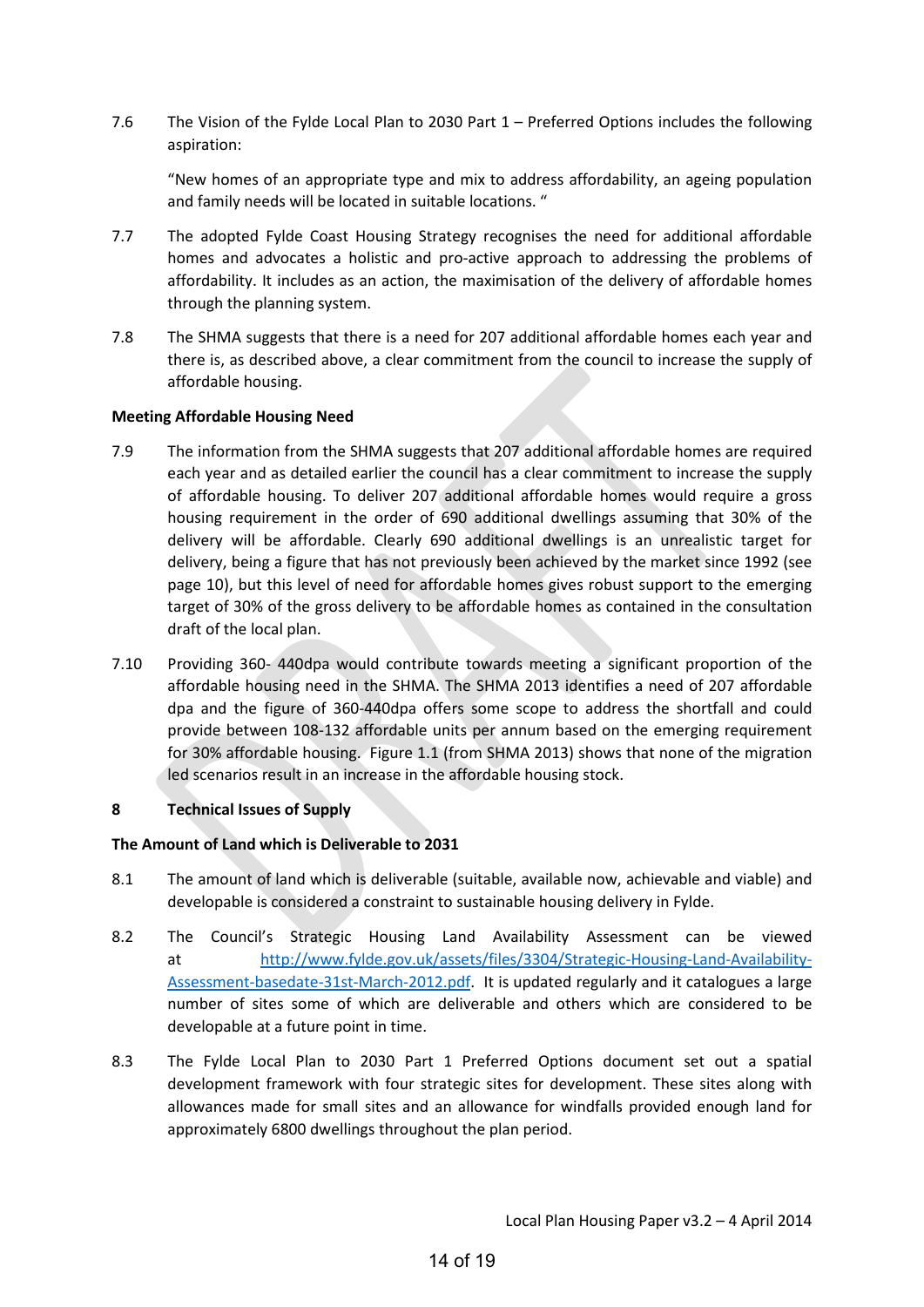- 8.4 The deliverability of all of these sites was assessed through their inclusion in the SHMA and also throughout the process of their selection for inclusion in the Local Plan.
- 8.5 Responses to the Preferred Options document and other evidence has revealed that some of the sites are likely to be delivered more quickly than anticipated and others more slowly. Also Viability Assessment work revealed that the densities on some of the sites could be higher. Improvements to infrastructure will be needed in association with the delivery of some of the sites in particular highways and wastewater. However, at this point in time, using the evidence available, sufficient land can be identified to deliver approximately 7600 throughout the plan period.

#### **The Relationship between the supply of land allocated/ with permission and completions.**

8.6 Best practice indicates that a locally derived housing figure will be considered more robust if the Local Planning Authority has engaged with the house building industry directly and specifically through facilitated interactive working meetings where different representatives provide information and offer views, and are challenged by their peers. It is proposed that this paper be the subject of consultation with interested parties and the results of these discussions will be invaluable in in establishing certain parameters – such as the level of house building that the market in the area can realistically assimilate (as opposed to what site promoters claim that their site can deliver if their site has a planning allocation).

## **9. Backlog from previous policy**

9.1 The analysis presented in Chapter 11 of the SHMA 2013 – has not sought to directly take account of any allowance for backlog/past over –provision in the construction of the household projection scenarios and the identified range of objectively assessed need for each authority.

# 9.2 The draft National Planning Policy Guidance states:

"The household projection- based estimate of housing need may require adjustment to reflect factors affecting local demography and household formation rates which are not captured in past trends. For example formation rates may have been suppressed historically by under supply and worsening affordability of housing. The assessment will, therefore, need to reflect the consequences of past under delivery of housing.

9.3 The Planning Advisory Service Guidance Ten Key Principles for Owning Your Housing Number – finding your objectively assessed needs - April 2013 sets out two alternative viewpoints:

The first is that household projections take into account unmet need, and therefore there is no need to try and 'make up' any past shortfall in housing provision, as the shortfall is reflected in future household projections.

The second is that because there has been a lack of suitable accommodation, households have not formed which means that the trends on which the projections are based do not reflect the real need. This creates a 'pent-up demand' for housing, which should be measured or estimated and added on to household projections.

9.4 The population and household projections used for the SHMA 2013 take a 2011 base date and provide a forward looking projection of future household needs up until 2030. On this basis these accord with the first methodological viewpoint.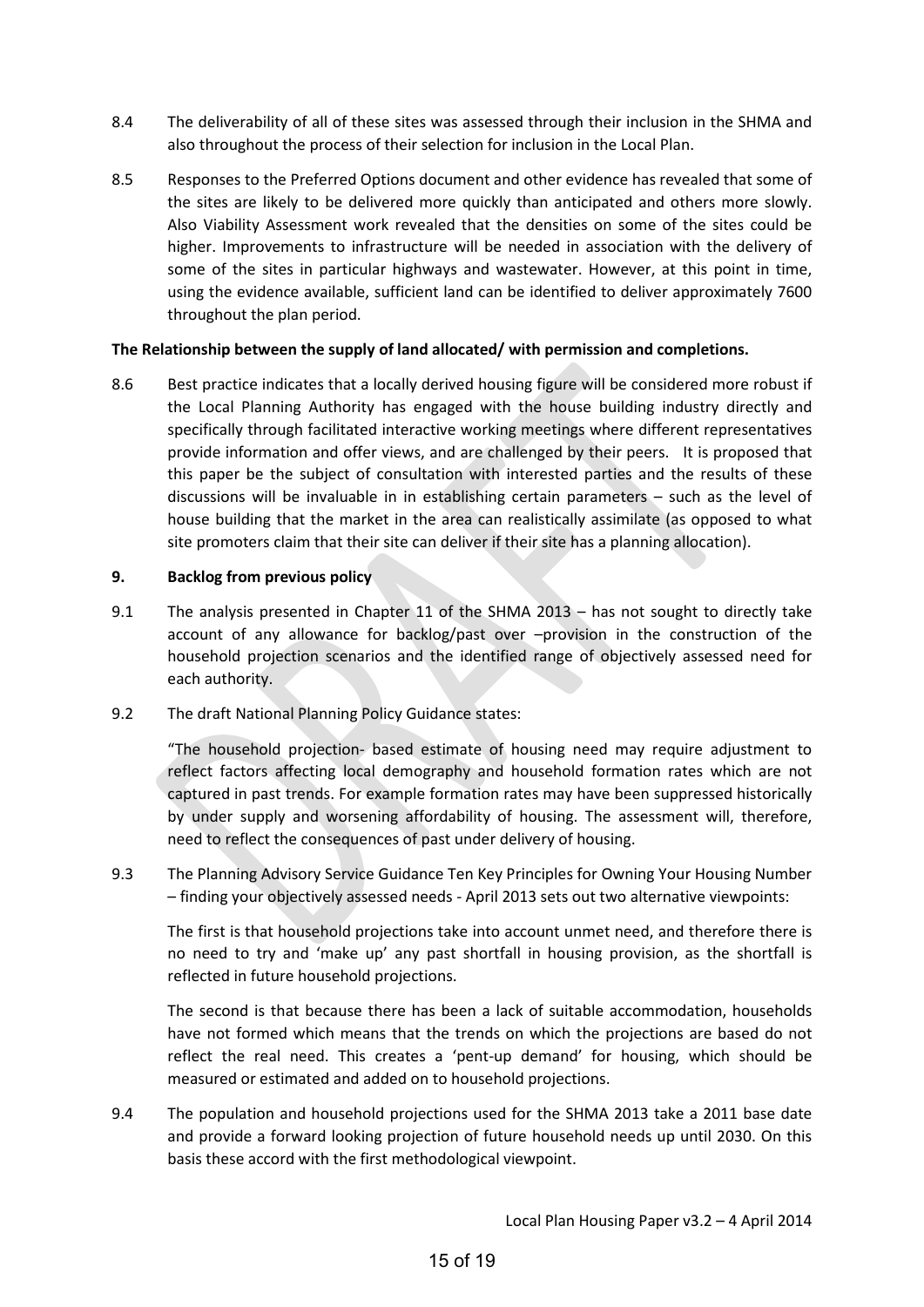9.5 Alternatively, considering the second viewpoint, there is no definitive approach for identifying separately the level of backlog built into demographic-led projections. The approach adopted in the modelling in the SHMA 2013 regarding the application of headship rates (which takes a mid-point between 2008 and 2011 SNHP rates) ensures that a 'suppressed' household formation rate is not projected forward over the plan period meaning that, to an extent at least, there is an assumption that any backlog of need emerges as future growth and is not unaccounted for.

#### **10. Duty to Cooperate /Meeting the Sub regional Requirement**

10.1 Once Fylde have agreed a housing requirement figure the council would need to meet with Blackpool and Wyre Councils to check what they have agreed and that together we are meeting the sub-regional requirement as set out in the SHMA.

#### **11 Gypsy and Traveller Sites**

- 11.1 The Government's 'Planning Policy for Traveller Sites' guidance requires that local authorities identify the need for gypsy and traveller pitches in their area, and plan to meet this need.
- 11.2 The Fylde Coast Authorities have commissioned a Gypsy and Traveller Accommodation Assessment (GTAA) which is due of completion later in 2014. It is proposed to identify the provision of Gypsy and Traveller sites as a separate piece of work once the GTAA has been completed.

#### **12 Conclusions :**

- 12.1 In concluding, it is crucial to consider the wider context that planning for housing is inextricably related to a number of factors.
- 12.2 Paragraph 150 of the Framework states that 'Local Plans are key to delivering sustainable development that reflects the Vision and Aspiration of local communities'. Paragraph 152 goes on to say that 'Local planning authorities should seek opportunities to achieve each of the economic, social and environmental dimensions of sustainable development and new gains across all three.
- 12.3 How Many Homes Where? A Companion Guide advises that

'In developing policy and understanding where and what type of housing is needed, there is therefore a need to consider whether the potential demographic profile 'fits' the vision and aspirations for an area. If the future profile of the population profile does not 'fit', it is important to consider what the profile of the population might need to look like in order to support that vision, and what policies might be helpful. For example an area with a long term vision for economic growth may not, based on a continuation of current trends, have a future population profile which has sufficient people of working age to support it.

12.4 As set out at the beginning of this report the Council's Vision for Fylde involves improving access to housing for all by meeting the Borough's objectively assessed need for both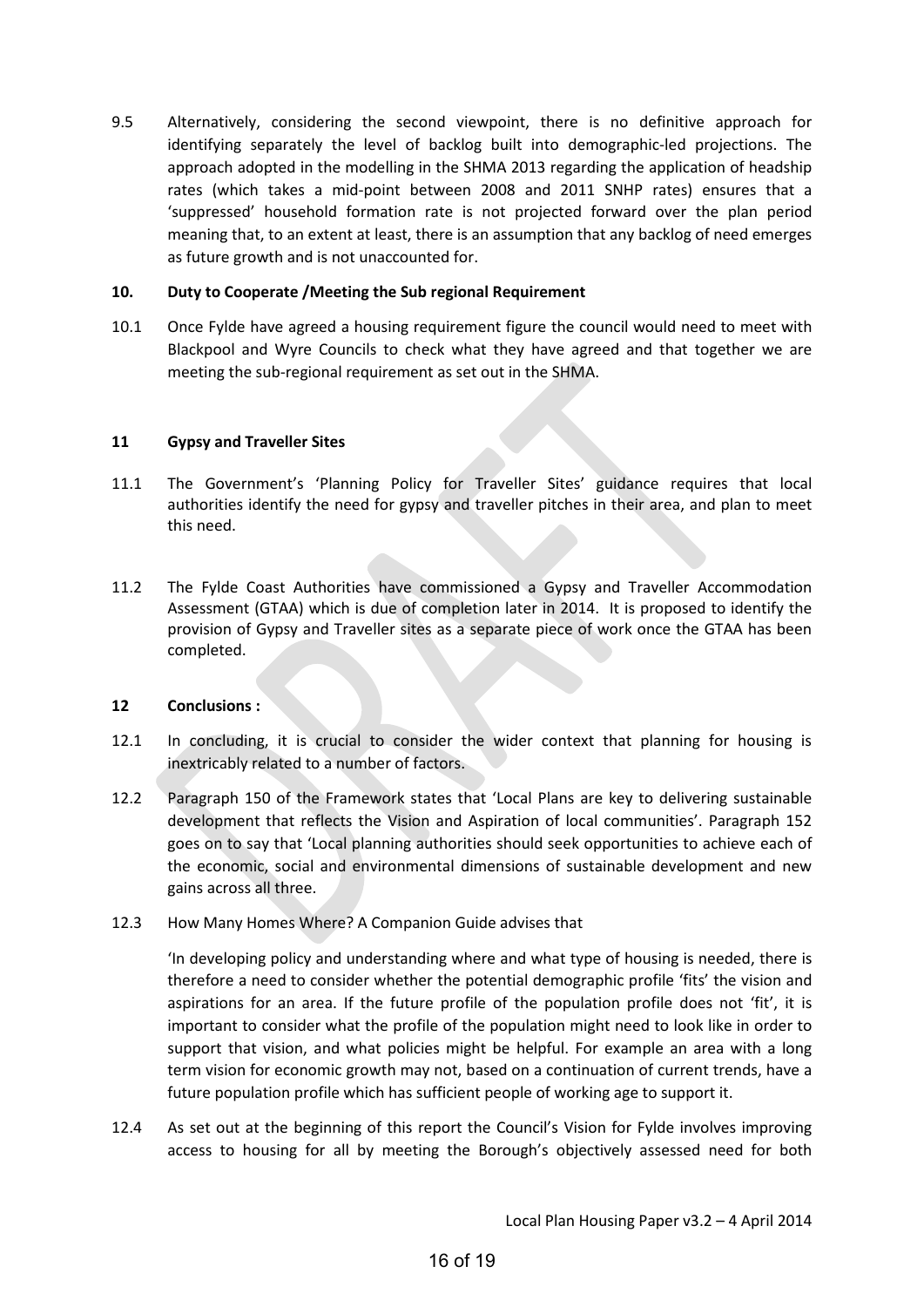market and affordable housing and also at the same time growing and diversifying the local economy.

Figure 1.6 – Fylde – Projected change in migration, dwellings and the labour-force – Various Scenarios

| Scenario (Midpoint taken between 2011             | Average per year 2011 - 2030   |                  |             |  |  |  |
|---------------------------------------------------|--------------------------------|------------------|-------------|--|--|--|
| and 2008 SNHP Headship rate derived<br>scenarios) | <b>Net</b><br><b>Migration</b> | <b>Dwellings</b> | <b>Jobs</b> |  |  |  |
| Natural Change                                    | 0                              | -64              | $-355$      |  |  |  |
| Migration-led (5 year)                            | 504                            | 162              | $-206$      |  |  |  |
| Migration-led (10 year)                           | 645                            | 242              | $-120$      |  |  |  |
| Re-based SNPP 2010                                | 833                            | 321              | 8           |  |  |  |
| Employment-led (Experian)                         | 920                            | 366              | 52          |  |  |  |
| Employment-led (AECOM Policy-on)                  | 1,016                          | 404              | 111         |  |  |  |
| Employment-led (Oxford Economics)                 | 1,077                          | 436              | 148         |  |  |  |

Source: Edge Analytics/ Turley Associates 2014

- 12.5 This table demonstrates very clearly that the continuation of historical levels of average migration will, based on the modelling not facilitate a growth of the local economy. This is a particular reflection of the ageing population. There are higher than average numbers of residents in the 40-60 age group and they will retire during the plan period. Younger working people in the 20-30 age group needed to be attracted into the area otherwise there will be a significant decline in the local economy.
- 12.6 This leaves the three employment led scenarios which give a range of between 360 440dpa.
- 12.7 However, from past delivery rates it is considered unlikely that the housing market in Fylde would be able to achieve the higher ends of this range of delivery rates. It is proposed that the capacity of the market will need to be examined further through engagement with the development industry.
- 12.8 As can be seen in the summary analysis set out in Figure 1.1 a figure of 366 dwellings per annum would address each of the assessment criteria. In sustainability terms this figure can be further justified on the grounds that:

**Growing Fylde's Economy** A dwelling requirement of 366 dpa will result in a growth of jobs over the plan period. The Experian Employment Led Scenario results in an increase of 52 jobs per annum which does not seem to be much of an aspiration, however, this should be set against the fact that this increase will take place whilst at the same time a significant number of the resident population are forecast to become economically inactive by 2030 due to retirement. So in fact, this would be a very significant achievement.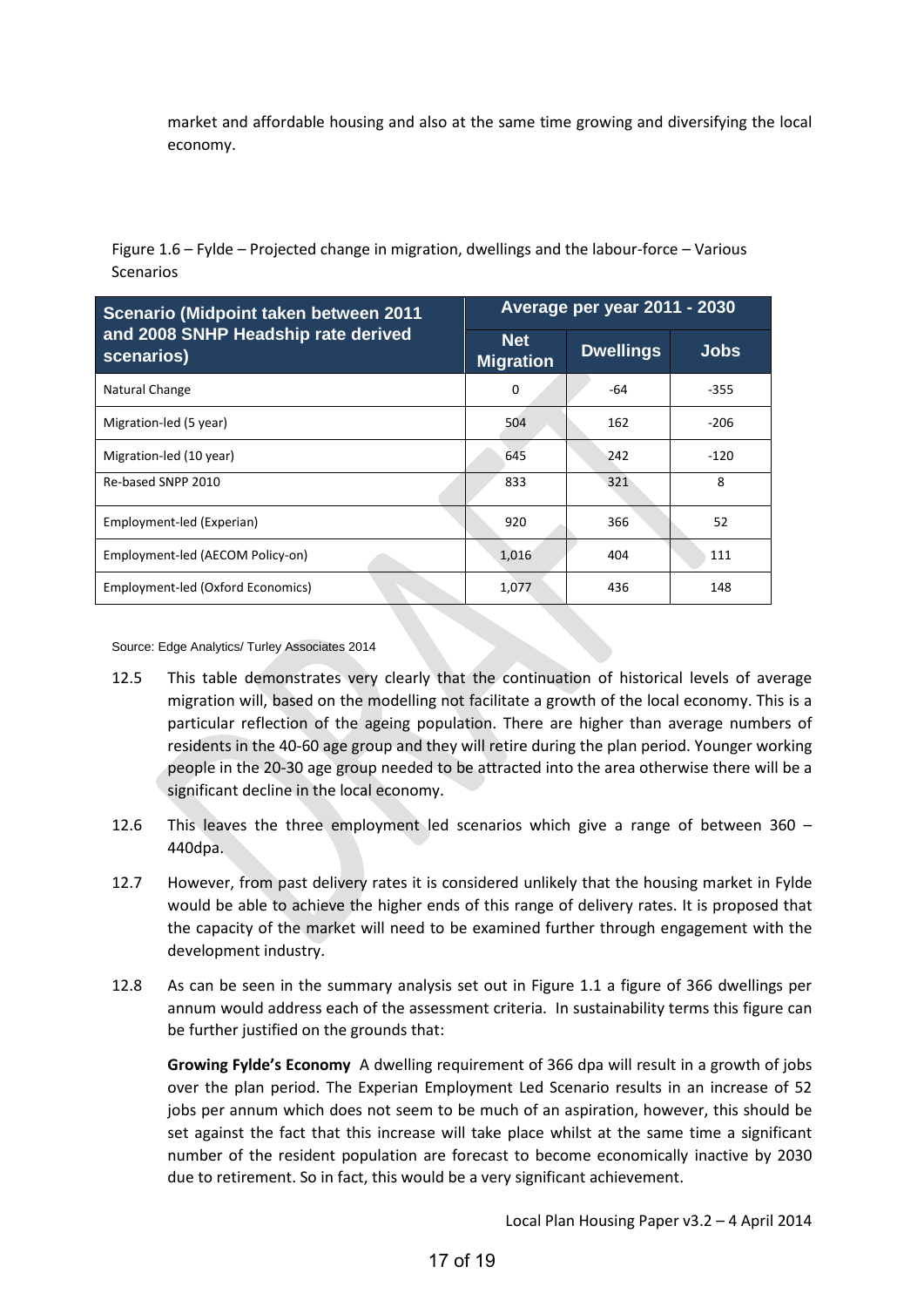**Meeting Affordable Housing Need –** Providing 366 dpa would contribute towards meeting a significant proportion of the affordable housing need identified in the SHMA. The SHMA 2013 identifies a need of 207 affordable dpa and the figure of 366 dpa offers some scope to address the shortfall and could provide 110 affordable units per annum based on the emerging requirement for 30% affordable housing. Figure 1.1 (from SHMA 2013) shows that none of the migration led scenarios result in an increase in the affordable housing stock.

**Balancing Constraints to Delivery** 366 dpa represents a high level of delivery in relation to the level of delivery that was achieved even before the recession. There are constraints to delivery in terms of current low rates of delivery by the development industry (this may be resolved by workshops). Sites will not be included in the Local Plan unless they are deliverable. Infrastructure improvements are needed, in particular highways and wastewater. This will all be set out in the Infrastructure Delivery Plan and CIL funding will be provided.

**Environmental Constraints** The locations and extent of the strategic sites which have been identified in the Preferred Options document were influenced by environmental constraints in particular the presence of greenbelt designations and areas at risk of flooding. Lytham St Annes, the largest settlement in Fylde is particularly constrained and the proposed allocations shown in the Preferred Options document take it to its maximum size. Therefore, the other strategic sites are at the lower order settlements of Warton, Kirkham and Wesham as well as on the periphery of Blackpool.

- 12.9 Paragraph 152 of the Framework states that Local planning authorities should seek opportunities to achieve each of the economic, social and environmental dimensions of sustainable development, and net gains across all three. Significant adverse impacts on any of these dimensions should be avoided and, wherever possible, alternative options which reduce or eliminate such impacts should be pursued.
- 12.10 A figure of **366 dpa** is considered to achieve an optimum balance across all three dimensions of sustainable development. It will enable the provision of both market and affordable housing to meet the objectively assessed needs of the borough, it will also allow the economy to grow and it will protect the environment by minimising the amount of land outside settlement boundaries that is released for development.
- 12.11 It provides a starting point for further refinement of the Preferred Option to lead into preparation of the Publication Draft version of the housing site allocations policy, and marks a significant step forward in promoting and maximising the appropriate new housing development

#### **13 Further work**

- 13.1 It is clear that the provision of housing is one of the most challenging and challenged aspects of any local plan. It is proposed, therefore, to make this draft paper available for public comment which will involve developers and other interest groups ahead of finalising the housing figure that will be taken forward in the publication draft.
- 13.2 The housing trajectory will need to be updated to take account of new information received during the consultation, which along with any new information collected will be fed into an update of the housing trajectory and a reassessment of the housing sites portfolio.